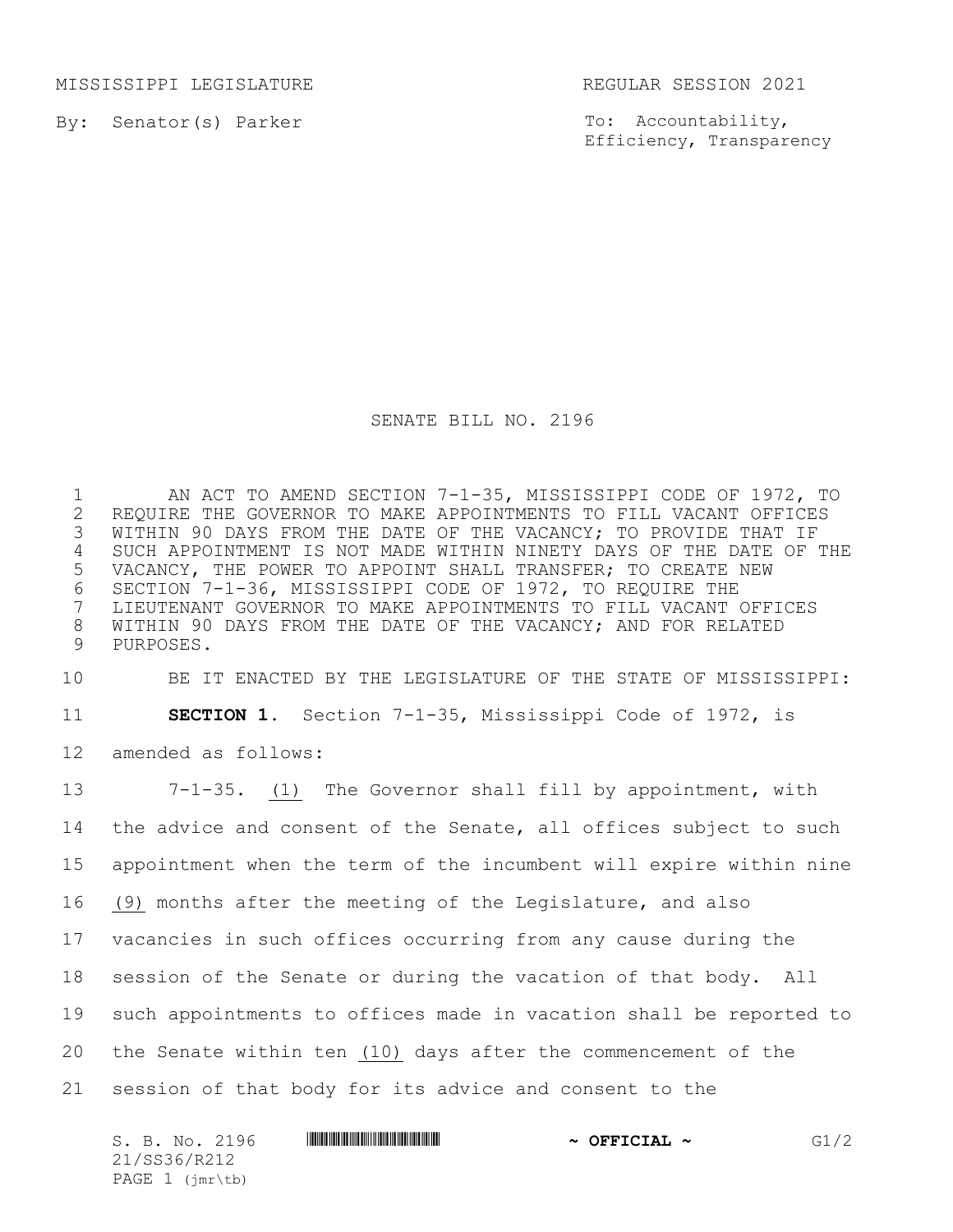appointment, and the vacancy shall not be filled if caused by the Senate's refusal to confirm any appointment or nomination, or if it does not occur during the last five (5) days of the session, by the appointment of the Governor in the vacation of the Senate, without its concurrence. Any appointment in vacation to which the Senate shall refuse to consent shall be thereby annulled from that date, but the acts of the appointee prior thereto shall not be affected thereby.

 (2) (a) In recognition of the importance of the continuity of government during regular and extraordinary times, the Governor shall have ninety (90) days from the date of the vacancy to make any appointment in law, including, but not limited to, those made with the advice and consent of the Senate. If the Governor fails to make an appointment within ninety (90) days of the date of the vacancy, the power to appoint shall transfer to the Lieutenant Governor, who shall make the appointment as soon as practicable. (b) The provisions of this subsection (2) shall not apply to any appointment to the State Board of Education or the Board of Trustees of State Institutions of Higher Learning, as provided in the Mississippi Constitution, nor to any office for which a contingency for an appointing authority's failure to make an appointment or fill a vacancy is provided by statute. **SECTION 2.** The following shall be codified as Section 7-1-36, Mississippi Code of 1972:

S. B. No. 2196 \*SS36/R212\* **~ OFFICIAL ~** 21/SS36/R212 PAGE 2 (jmr\tb)